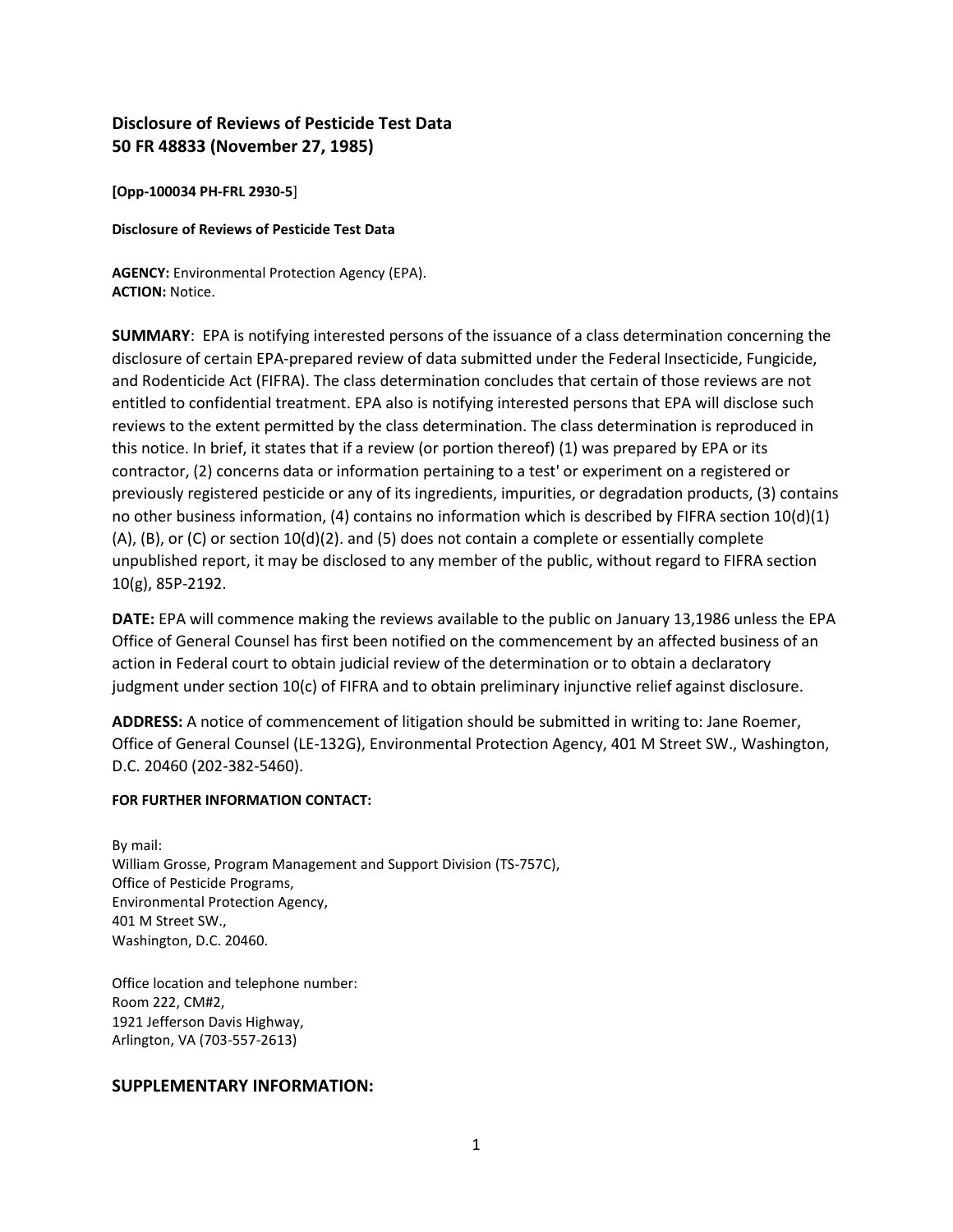On September 24,1985, EPA's Office of General Counsel issued the following class determination:

## **Disclosure of Reviews of Pesticide Test Data Submitted by Applicants and Registrants**

[Class Determination 3-85]

## **Background**

#### *A. Data*

EPA's Office of Pesticide Programs (OPP), other EPA offices, and EPA contractors prepare reviews of data received under the Federal Insecticide, Fungicide, and Rodenticide Act (FIFRA), 7 U.S.C. 136 et seq. This class determination, made under 40 CFR 2.207, concerns the extent to which certain of these reviews may be disclosed publicly by EPA and the procedures that EPA may use to make disclosures.

Businesses which are applying for registration of pesticide products or for experimental use permits or emergency exemptions, or which hold registrations, submit test data to OPP for the purpose of satisfying requirements of FIFRA. (Some such data are submitted for the additional purpose of satisfying requirements imposed under the Federal Food, Drug, and Cosmetic Act, 21 U.S.C 321 et seq.; EPA's regulations, 40 CFR 2.307(b) require such data to be treated as data submitted under FIFRA.

EPA may not withhold information from disclosure for reasons of business confidentiality if a statute specifically requires disclosure of the information. To the extent information submitted under FIFRA concerns any test or experiment on a registered (or previously registered) pesticide or any of its ingredients FIFRA section 10(d) and 10(g) largely govern the extent to which the information may be disclosed to members of the public. FIFRA sections 10(d)(1) [7 U.S.C. 136h(d)(1)] states:

All information concerning the objectives, methodology, results, or significance of any test or experiment performed on or with a registered or previously registered pesticide or its separate ingredients, impurities, or degradation products, and any information concerning the effects of such pesticide in the environment, including, but not limited to, data on safety to fish and wildlife, humans and other mammals, plants, animals, and soil, and studies on persistence, translocation and fate in the environment, and metabolism, shall be available for disclosure to the public; Provided, That the use of such data for any registration purpose shall be governed by section 3 of this act [7 U.S.C. 136a]; Provided further, That this paragraph does not authorize the disclosure of any information that—

- A. discloses manufacturing or quality control processes,
- B. discloses the details of any methods for testing, detecting, or measuring the quality off any deliberately added inert ingredient of a pesticide, or
- C. discloses the identity or percentage quantity of any deliberately added inert ingredient of a pesticide, unless the Administrator has first determined that disclosure.is necessary to protect against an unreasonable risk of injury to health or the environment.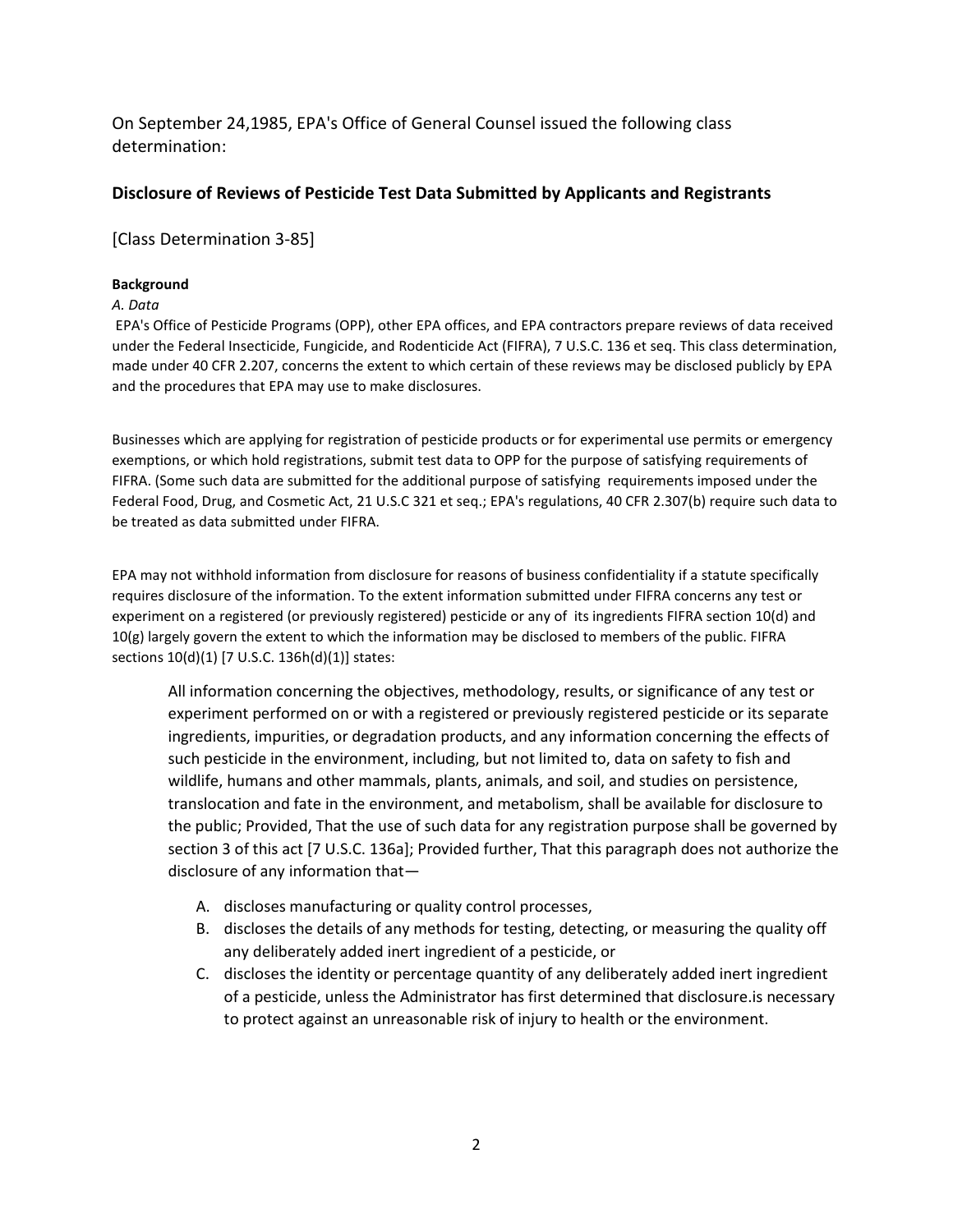Section 10(d)(2) provides that information concerning the production, distribution, sale, or inventories of a pesticide may be entitled to confidential treatment.

Therefore, if the data in question concern tests or experiments on a registered or previously registered pesticide product or any ingredient, purity, or degradation product of a registered or previously registered pesticide product, FIFRA section, 10(d) and 40 CFR 2.208 provide that those data are disclosable to most members of the public subject to section 10(g). However, those portions of the data described by paragraph (A), (B), or (C) of section  $10(d)(1)$ , or described by section  $10(d)(2)$ , may be entitled to protection from disclosure as confidential business information.

Despite the provisions of section 10(d), FIFRA section 10(g) limits EPA's right to disclose to some persons data which are otherwise disclosable under section 10(d). Section 10(g) [7 U.S.C. 136h(g)] states in pertinent part:

"The Administrator shall not knowingly disclose information submitted by an applicant or registrant under this Act to any employee or agent of any business or other entity engaged in the production, sale, or distribution of pesticides in countries other than the United States or in addition to the United States or to any other person who intends to deliver such data to such foreign or multinational business or entity unless the applicant or registrant has consented to such disclosure."

Section 10(d)(2) provides that information concerning the production, distribution, sale, or inventories of a pesticide may be entitled to confidential treatment.

Therefore, if the data in question concern tests or experiments on a registered or previously registered pesticide product or any ingredient, purity, or degradation product of a registered or previously registered pesticide product, FIFRA section, 10(d) and 40 CFR 2.208 provide that those data are disclosable to most members of the public subject to section 10(g). However, those portions of the data described by paragraph (A), (B), or (C) of section  $10(d)(1)$ , or described by section  $10(d)(2)$ , may be entitled to protection from disclosure as confidential business information.

Despite the provisions of section 10(d), FIFRA section 10(g) limits EPA's right to disclose to some persons data which are otherwise disclosable under section  $10(d)$ . Section  $10(g)$  [7 U.S.C. 136h(g)] states in pertinent part:

"The Administrator shall not knowingly disclose information submitted by an applicant or registrant under this Act to any employee or agent of any business or other entity engaged in the production, sale, or distribution of pesticides in countries other than the United States or in addition to the United States or to any other person who intends to deliver such data to such foreign or multinational business or entity unless the applicant or registrant has consented to such disclosure."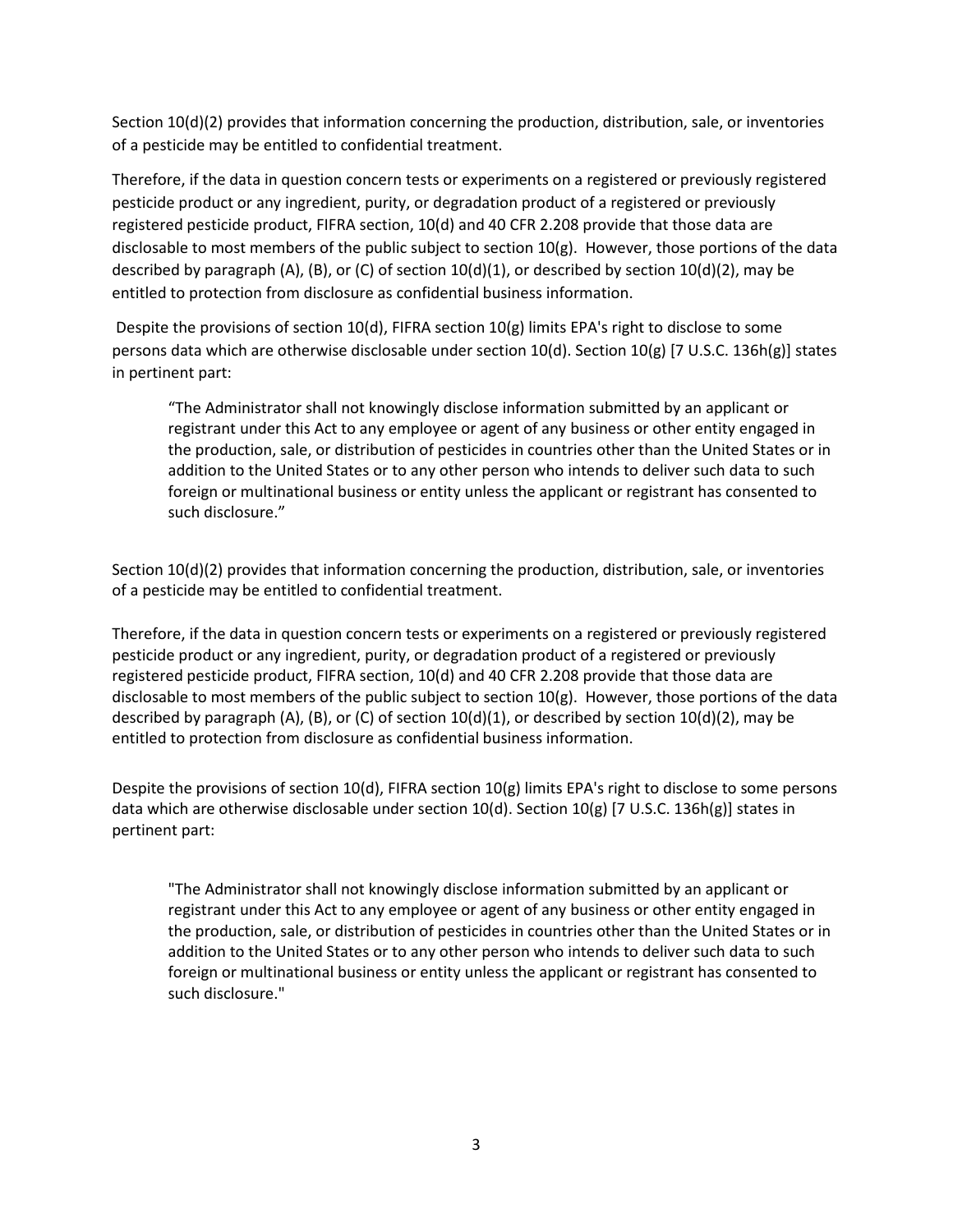## *B. Reviews of Data*

EPA employees and EPA contractors prepare reviews of the data described in paragraph A for use by EPA in making or explaining various decisions under FIFRA. In some cases, the review concerns a particular study. In other cases, data from a number of studies (which may have been submitted by different businesses) are reviewed, and conclusions are drawn from the combined data.

EPA receives many requests for disclosure of these reviews of data. EPA also desires to clarify the extent to which it may disclose such reviews for its own purposes. In a memorandum to the Office of General Counsel dated May 28,1985, OPP stated:

"We have an imperative need to freely disclose our evaluations of registrant-submitted data and present our conclusions and the reasons for our decisions. We wish to explain our decisions by sharing data reviews freely with all interested parties."

OPP recommended that these reviews of pesticide data be treated as disclosable to any person, without regard to section 10(g), if the reviews (1) concern data that would be disclosable under FIFRA section 19(d) (1), and (2) have been carefully scrutinized by OPP to ensure that they contain no data entitled to confidential treatment under FIFRA section  $10(d)(1)$  (A), (B), or (C). OPP further suggested that it would be proper to disclose such reviews without case-by-case prior notification to the submitter(s) of the item(s) of data which are the subject of the reviews, if a onetime notice were provided. Finally, OPP requested that the Office of General Counsel consider issuing a class determination concerning these matters.

## **Findings**

Under 40 CFR 2.207 I have authority to issue class determinations concerning entitlement of business information to confidential treatment. In the case of pesticide data reviews, I find that:

- 1. EPA possesses (and will continue to generate) a large number of reviews, prepared by EPA employees or by EPA contractors, of data submitted under FIFRA by registrants applicants for registration, applicants for experimental use permits, and applicants for emergency exemptions.
- 2. To the extent that the reviews concern submissions (or portions thereof) which are themselves disclosable under FIFRA section 10(d), then disclosure of the reviews is mandatory. Reviews are disclosable without regard to FIFRA section 10(g), provided that the reviews do not set forth essentially complete reports of the data or information submitted to the Agency. Reviews of data concerning submissions which are themselves disclosable under FIFRA section 10(d) therefore may properly be treated as a class.
- 3. A class determination will serve the useful purpose of establishing the procedures and restrictions that will apply to the disclosure of pesticide data reviews, thereby allowing OPP to better conduct its future activities.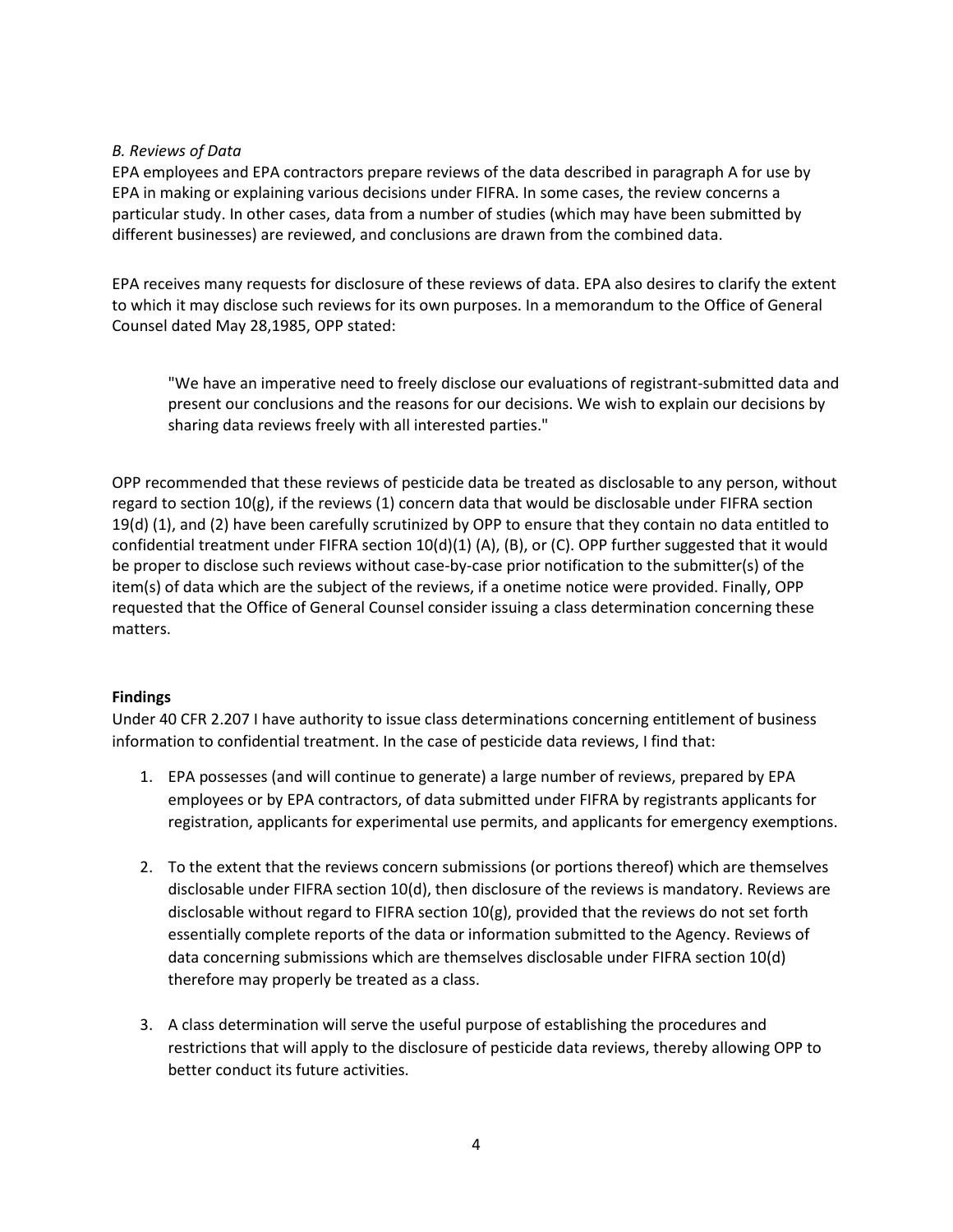The Office of General Counsel has not been asked to decide, and these findings do not address, whether the underlying data on which the reviews are based may be the subject of a class determination. The conclusions reached in this determination with respect of disclosure be pesticide data reviews therefore do not control the disclosability of the underlying data.

## **Determinations**

I have determined that pesticide data reviews will be treated as follows:

- I. The *information covered by this class determination* consists of each review, whether now existing or prepared at a future data:
	- A. which was prepared by EPA personnel or prepared under an EPA funded contract; *and*
	- B. which, to the extent it contains or refers to any unpublished "business information" (as defined in 40 CFR 2.201(c)), contains or refers only to data or information concerning the objectives, methodology, results, or significance of any test or experiment performed on or with a registered or previously registered pesticide product or any of its separate ingredients, impurities, or degradation products, or concerning the effects of any such substance on any organism or the behavior of any substance in the environment: and
	- C. which does not contain (or from which has been deleted) any information the disclosure of which would disclose:
		- 1. manufacturing or quality control processes or
		- 2. the details of any methods for testing, detecting, or measuring the quantity of any deliberately added inert ingredient of a pesticide product; or
		- 3. the identity or percentage quality of any deliberately added inert ingredient of a pesticide product; or
		- 4. unpublished information concerning the production, distribution, sale, or inventories of a pesticide (such information might appear in reviews which
	- D. which does not contain or consist of any complete unpublished report submitted to EPA by an "affected business" (see definition at 40 CFR 2.201(d)); and
	- E. which does not contain or consist of excerpts or restatements of any such report which reveal the full methodology, and complete results of the study, test, or experiment, and all explanatory information necessary to understand the methodology or interpret the results.
- II. The information covered by this determination is not entitled to confidential treatment, because it consists entirely of information required by statute (FIFRA section 10(d)) to be disclosed.
- III. The information covered by this determination is not subject to FIFRA section  $10(g)$ , and thus may be disclosed to any person. Section 10(g) is intended to prevent a person from obtaining,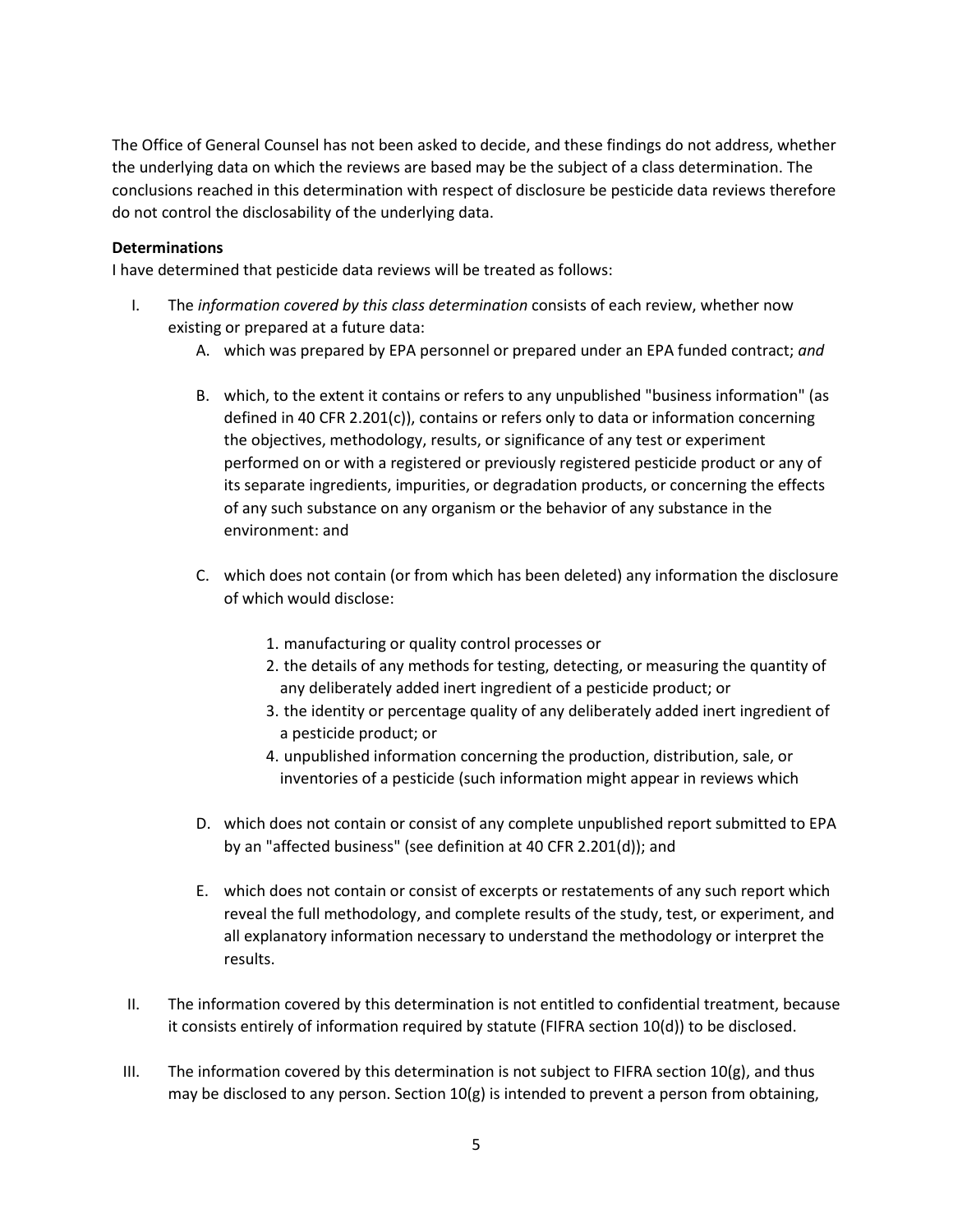under FIFRA data generated at another person's expense and then using the data to obtain the approval of another country's government to manufacture, sell, or use pesticides in that country, See, e.g., Congressional Record, October 31, 1977, page H 11864 (daily ed.) (remarks of Congressman Fithian): '[Under new section 10(g)], foreign competitors or multinational corporations could not legally obtain research data, paid for by others, and utilize it for registration abroad-where compensation would not have to be paid.' Disclosure of EPA reviews of data (provided that they are truly reviews, and not essentially complete reports) will not be useful in obtaining approvals by governments of other countries. To the extent that such a country requires data to evaluate the request, it is unlikely to be satisfied with a review of data conducted by EPA; to the extent that such a country is willing to accept an EPA review in lieu of data. It is just as likely to accept other readily available information indicating EPA's position, such as evidence that EPA has registered the product. It should also be noted that EPA has for years published many quite comprehensive reviews of information submitted under FIFRA in various formats (e.g., registration standard science chapters, proposed and final regulations setting tolerances for pesticide residues on food, special review notices) without objection from data submitters that such publication violates FIFRA section 10(g).

- IV. If OPP concludes that a review clearly is covered by this determination, OPP need not follow the procedures set forth in 40 CFR 2.204(c), (d)(1), and (e) which provide affected businesses an opportunity to assert and attempt to substantiate a business confidentiality claim prior to EPA's final confidentiality determination). In most cases, OPP will be able to determine readily whether a review is described by paragraphs I. (A) and (B) above. With regard to paragraphs I. (C), (D), and (E) above, in most cases it also should be apparent from the face of the review whether its disclosure would reveal information described by FIFRA section 10(d)(1) (A), (B). or (C) or 10(d)(2), and if so, what pre-disclosure deletions would be necessary. However, in any case where OPP has doubt on either score, the procedure set forth in 40 CFR 2.204(d)(1) and (e) must be followed.
- V. The pre-disclosure notice requirements in FIFRA section 10(c) and 40 CFR 2.204(d)(2), 2.205 (f), and 2.307 (d) and (e) may be satisfied, insofar as information covered by this determination is concerned, by:
	- A. Furnishing to each current registrant of a pesticide product, each current applicant for registration, and each other data submitter whose identity is now known to EPA a copy of this determination and a notice of the Agency's intent to disclose and all information covered by this determination, in the form required by §§ 2.205(f) and 2.307, by certified mail, return receipt requested, or by personal delivery;
	- B. Publishing a copy of this determination and a copy of a notice of intent to disclose the information covered by this determination in the **Federal Register;** and
	- C. Continuing the current practice of requiring each person (other than a government agency) who applies for an experimental use permit or a registration to first obtain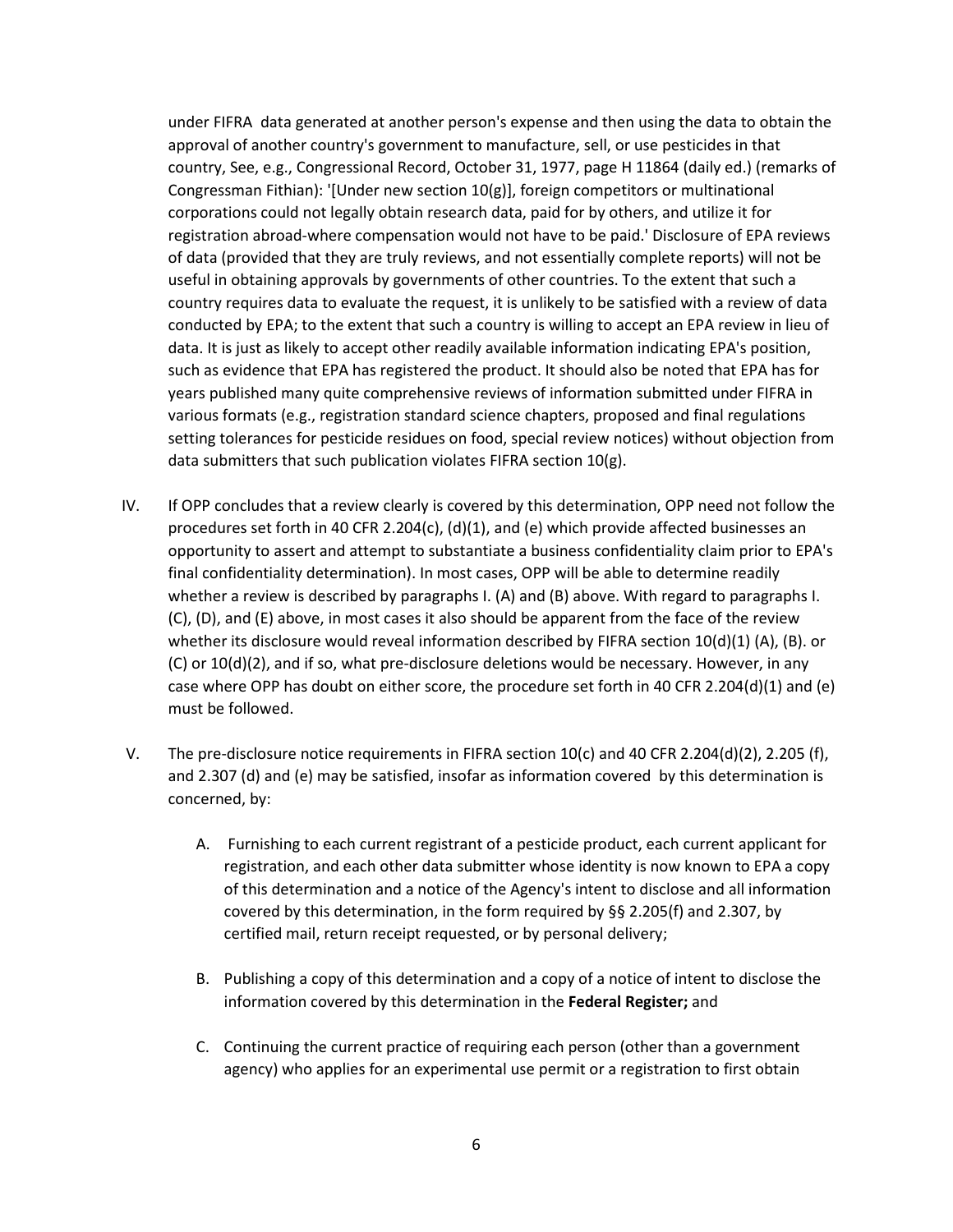a company number, and furnishing to each person who applies for assignment of a company number:

- 1. A copy of this determination; and
- 2. A notice stating that disclosure of any review which EPA may prepare of any data submitted by the person under FIFRA will be governed by this determination, and that EPA will furnish no further notice prior to disclosure of such information.

## **Final Determination and Notice That Information Will Be Disclosed**

In view of Class Determination 85-3**,** the information covered by that class determination clearly is not entitled to confidential treatment, within the meaning of 40 CFR 2.204(d)(2). Accordingly, I am hereby notifying all affected businesses that:

- 1. For the reasons stated in Class Determination 85-3, EPA will disclose to any member of the public any and all reviews covered by the class determination without further notice to affected businesses.
- 2. Disclosure of reviews covered by Class Determination 85-3 and concerning data or information submitted by an affected business may commence on January 13, 1986, unless before that date the EPA Office of General Counsel has been notified by that affected business of the business's commencement of any action in a Federal court to obtain judicial review of the determination or to obtain a declaratory judgment under section 10(c) of FIFRA and to obtain preliminary injunctive relief against disclosure (see 40 CFR2.205(f) and 2.307(e)).
- 3. If such litigation is timely commenced by the affected business, EPA may nonetheless make the information available to the public (in the absence of an order by the court to the contrary), once the court has denied a motion for a preliminary injunction in the action or has otherwise upheld the EPA determination, or whenever it appears to the EPA Office of General Counsel, after reasonable notice to the business. that the business is not taking appropriate measures to obtain a speedy resolution of the action (see 40 CFR , 2.205(f) and 2.307(e)).

This notice constitutes final agency action concerning any and all business confidentiality claims that may have been or could have been made, or that may be made in the future, with regard to any information covered by Class Determination 85-3. This final agency action may be subject to judicial review under Chapter 7 of Title 5, United States Code, under FIFRA section 10(c), or other law.